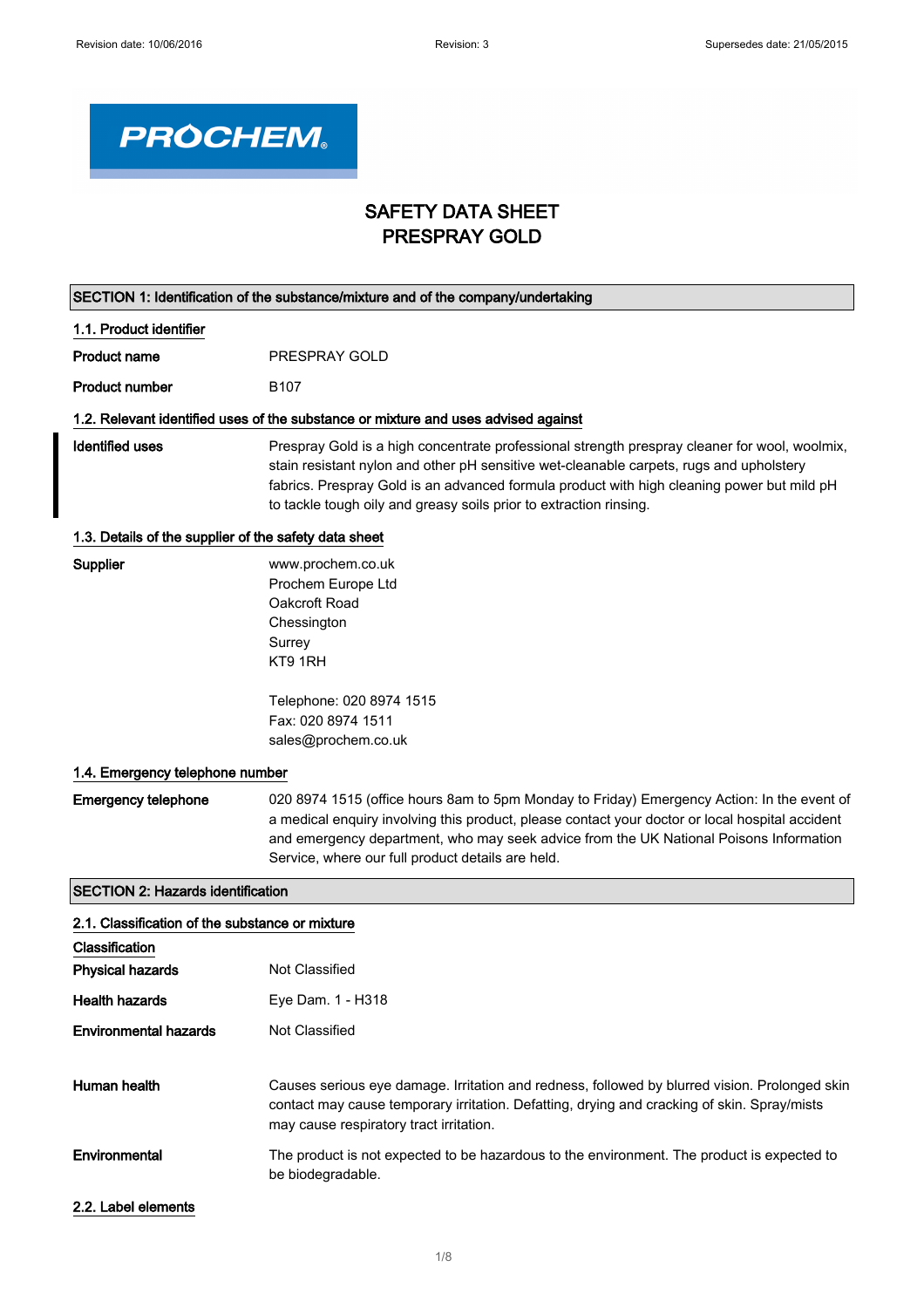┓

# PRESPRAY GOLD

#### Pictogram



| Signal word                     | Danger                                                                                                                                                                                                                                                                                                                                                                                         |
|---------------------------------|------------------------------------------------------------------------------------------------------------------------------------------------------------------------------------------------------------------------------------------------------------------------------------------------------------------------------------------------------------------------------------------------|
| <b>Hazard statements</b>        | H318 Causes serious eye damage.                                                                                                                                                                                                                                                                                                                                                                |
| <b>Precautionary statements</b> | P <sub>102</sub> Keep out of reach of children.<br>P262 Do not get in eyes, on skin, or on clothing.<br>P280 Wear protective gloves/protective clothing/eye protection/face protection.<br>P305+P351+P338 IF IN EYES: Rinse cautiously with water for several minutes. Remove<br>contact lenses, if present and easy to do. Continue rinsing.<br>P310 Immediately call a POISON CENTER/doctor. |
| Contains                        | Alcohols, C9-11, ethoxylated                                                                                                                                                                                                                                                                                                                                                                   |
| Detergent labelling             | 5 - < 15% anionic surfactants, $5 - 5$ - < 15% non-ionic surfactants, $5 - 5$ - < 15% phosphates, $55\%$<br>perfumes. Contains DMDM Hydantoin, Citral, d-Limonene, Linalool, Iodopropynyl<br>butylcarbamate                                                                                                                                                                                    |

### 2.3. Other hazards

See section 8 for details of exposure limits.

| SECTION 3: Composition/information on ingredients    |                      |                                                      |          |
|------------------------------------------------------|----------------------|------------------------------------------------------|----------|
| 3.2. Mixtures                                        |                      |                                                      |          |
| Alcohols, C9-11, ethoxylated                         |                      |                                                      | 5-10%    |
| CAS number: 68439-46-3                               | EC number: 614-482-0 |                                                      |          |
|                                                      |                      |                                                      |          |
| Classification                                       |                      |                                                      |          |
| Eye Dam. 1 - H318                                    |                      |                                                      |          |
|                                                      |                      |                                                      |          |
| (2-Methoxymethylethoxy)propanol                      |                      |                                                      | 5-10%    |
| CAS number: 34590-94-8                               | EC number: 252-104-2 | REACH registration number: 01-<br>2119450011-60-XXXX |          |
| Substance with a Community workplace exposure limit. |                      |                                                      |          |
|                                                      |                      |                                                      |          |
| Classification<br>Not Classified                     |                      |                                                      |          |
|                                                      |                      |                                                      |          |
| Sodium xylenesulphonate                              |                      |                                                      | $1 - 5%$ |
| CAS number: 1300-72-7                                | EC number: 215-090-9 | REACH registration number: 01-                       |          |
|                                                      |                      | 2119513350-56-XXXX                                   |          |
| Classification                                       |                      |                                                      |          |
| Eye Irrit. 2 - H319                                  |                      |                                                      |          |
|                                                      |                      |                                                      |          |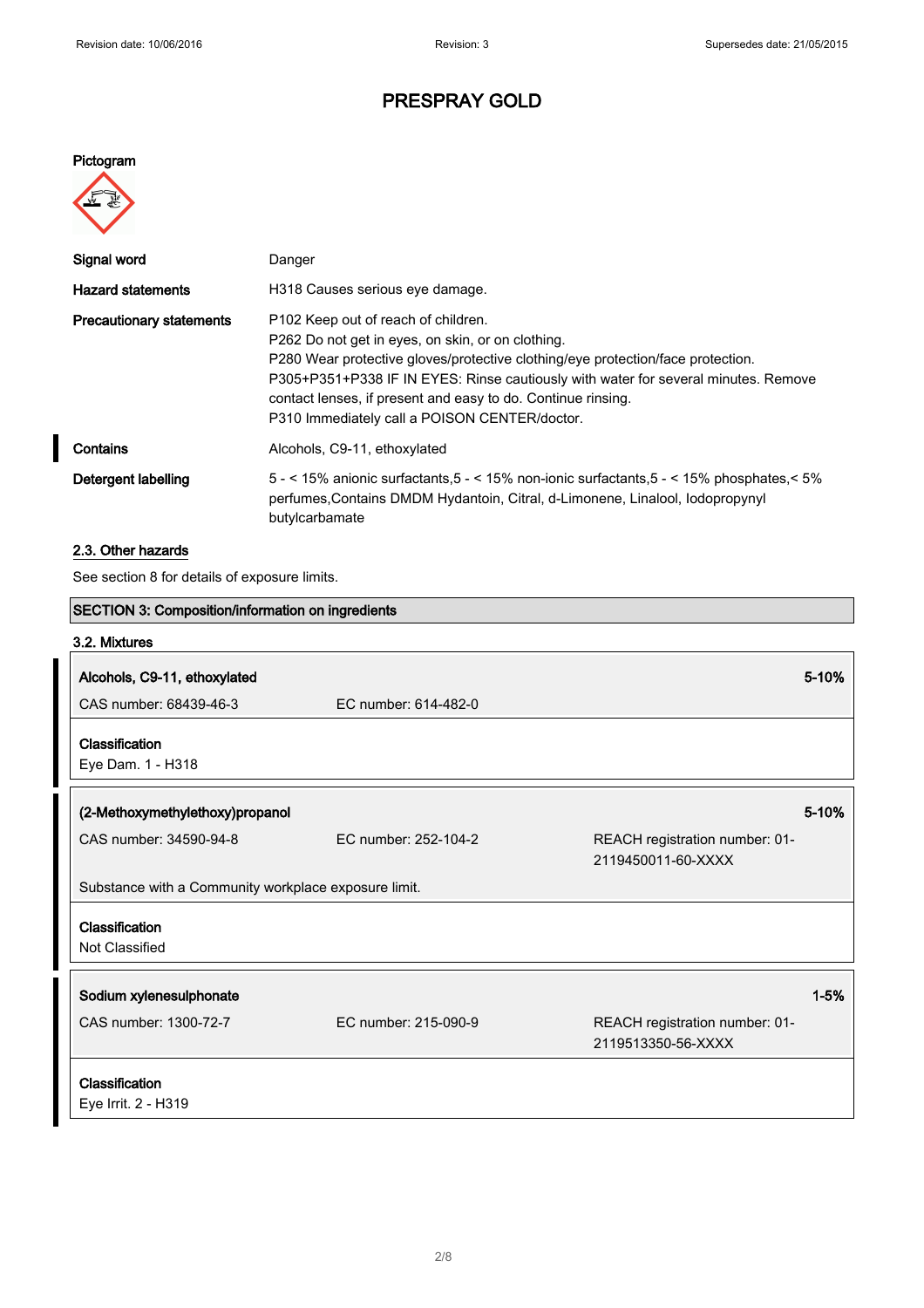| Tetrapotassium pyrophosphate                               |                                                                                                                                                                            | $1 - 5%$                                             |
|------------------------------------------------------------|----------------------------------------------------------------------------------------------------------------------------------------------------------------------------|------------------------------------------------------|
| CAS number: 7320-34-5                                      | EC number: 230-785-7                                                                                                                                                       | REACH registration number: 01-<br>2119489369-18-XXXX |
| Classification<br>Eye Irrit. 2 - H319                      |                                                                                                                                                                            |                                                      |
|                                                            | The Full Text for all R-Phrases and Hazard Statements are Displayed in Section 16.                                                                                         |                                                      |
| <b>SECTION 4: First aid measures</b>                       |                                                                                                                                                                            |                                                      |
| 4.1. Description of first aid measures                     |                                                                                                                                                                            |                                                      |
| Inhalation                                                 | Move affected person to fresh air at once. Get medical attention if any discomfort continues.                                                                              |                                                      |
| Ingestion                                                  | Rinse mouth thoroughly with water. Give plenty of water to drink. Never give anything by<br>mouth to an unconscious person. Get medical attention. Do not induce vomiting. |                                                      |
| <b>Skin contact</b>                                        | Rinse immediately with plenty of water. Get medical attention if irritation persists after<br>washing.                                                                     |                                                      |
| Eye contact                                                | Rinse immediately with plenty of water. Continue to rinse for at least 15 minutes. Get medical<br>attention immediately. Continue to rinse.                                |                                                      |
|                                                            | 4.2. Most important symptoms and effects, both acute and delayed                                                                                                           |                                                      |
| Inhalation                                                 | Irritation of nose, throat and airway. Vapours may cause headache, fatigue, dizziness and<br>nausea.                                                                       |                                                      |
| <b>Skin contact</b>                                        | Defatting, drying and cracking of skin.                                                                                                                                    |                                                      |
| Eye contact                                                | Causes serious eye damage. Irritation and redness, followed by blurred vision.                                                                                             |                                                      |
|                                                            | 4.3. Indication of any immediate medical attention and special treatment needed                                                                                            |                                                      |
| <b>Specific treatments</b>                                 | IF IN EYES: Rinse immediately with plenty of water.                                                                                                                        |                                                      |
| <b>SECTION 5: Firefighting measures</b>                    |                                                                                                                                                                            |                                                      |
| 5.1. Extinguishing media                                   |                                                                                                                                                                            |                                                      |
| Suitable extinguishing media                               | The product is not flammable. Extinguish with the following media: Water spray, dry powder or<br>carbon dioxide.                                                           |                                                      |
| 5.2. Special hazards arising from the substance or mixture |                                                                                                                                                                            |                                                      |
| <b>Hazardous combustion</b><br>products                    | Thermal decomposition or combustion products may include the following substances: Oxides<br>of carbon.                                                                    |                                                      |
| 5.3. Advice for firefighters                               |                                                                                                                                                                            |                                                      |
| Special protective equipment<br>for firefighters           | Wear positive-pressure self-contained breathing apparatus (SCBA) and appropriate protective<br>clothing.                                                                   |                                                      |
| <b>SECTION 6: Accidental release measures</b>              |                                                                                                                                                                            |                                                      |
|                                                            | 6.1. Personal precautions, protective equipment and emergency procedures                                                                                                   |                                                      |
| <b>Personal precautions</b>                                | Wear protective clothing as described in Section 8 of this safety data sheet.                                                                                              |                                                      |
| 6.2. Environmental precautions                             |                                                                                                                                                                            |                                                      |
| <b>Environmental precautions</b>                           | Avoid discharge into drains or watercourses or onto the ground.                                                                                                            |                                                      |
| 6.3. Methods and material for containment and cleaning up  |                                                                                                                                                                            |                                                      |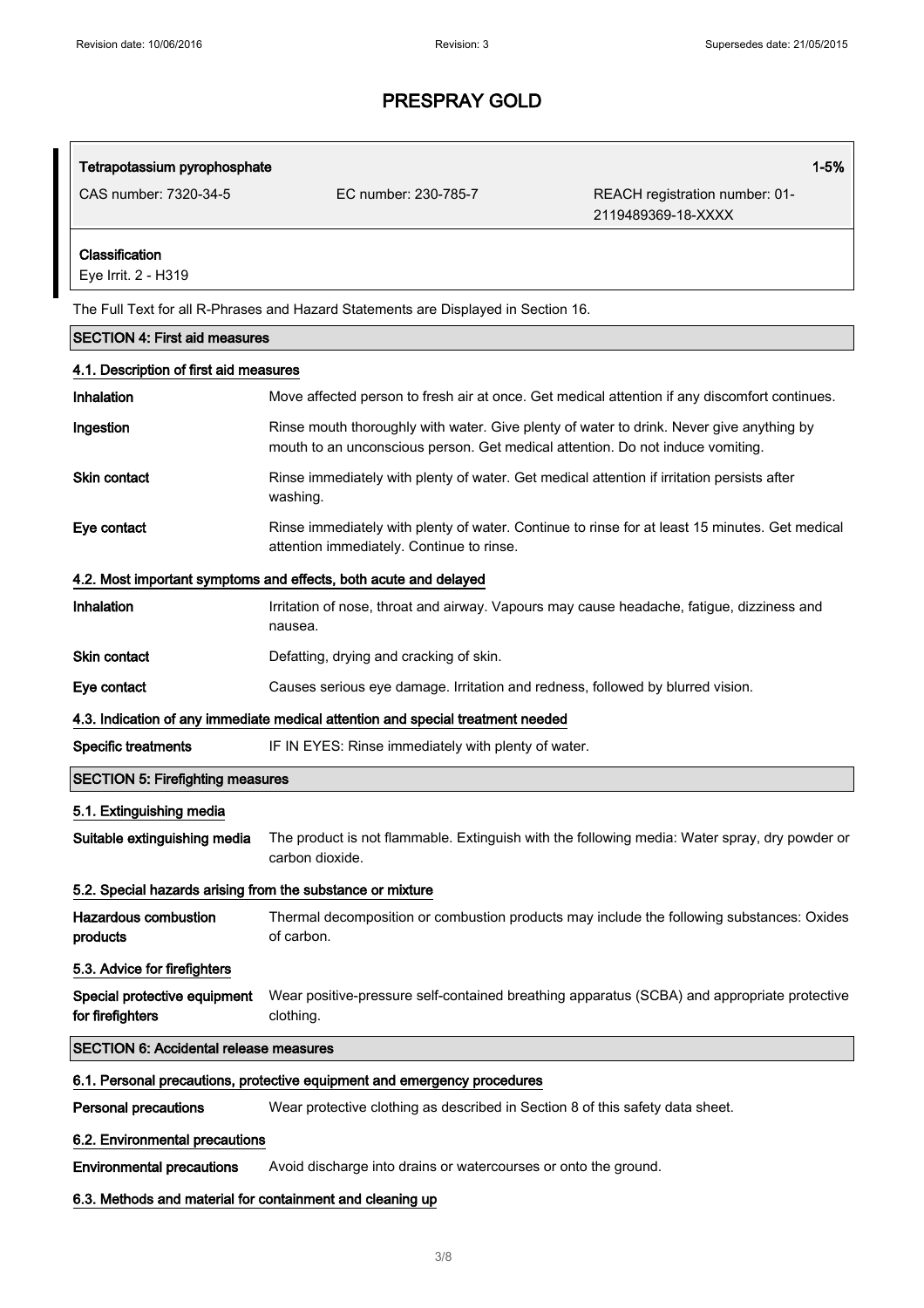| Methods for cleaning up                                                                                                                                                                                                          | Absorb spillage with non-combustible, absorbent material. Collect and place in suitable waste<br>disposal containers and seal securely.                                                                                                               |
|----------------------------------------------------------------------------------------------------------------------------------------------------------------------------------------------------------------------------------|-------------------------------------------------------------------------------------------------------------------------------------------------------------------------------------------------------------------------------------------------------|
| 6.4. Reference to other sections                                                                                                                                                                                                 |                                                                                                                                                                                                                                                       |
| Reference to other sections                                                                                                                                                                                                      | For personal protection, see Section 8. For waste disposal, see Section 13.                                                                                                                                                                           |
| <b>SECTION 7: Handling and storage</b>                                                                                                                                                                                           |                                                                                                                                                                                                                                                       |
| 7.1. Precautions for safe handling                                                                                                                                                                                               |                                                                                                                                                                                                                                                       |
| <b>Usage precautions</b>                                                                                                                                                                                                         | Avoid contact with eyes. Wear protective clothing as described in Section 8 of this safety data<br>sheet. Wash hands thoroughly after handling. Wash contaminated clothing before reuse. Do<br>not eat, drink or smoke when using this product.       |
|                                                                                                                                                                                                                                  | 7.2. Conditions for safe storage, including any incompatibilities                                                                                                                                                                                     |
| <b>Storage precautions</b>                                                                                                                                                                                                       | Do not store near heat sources or expose to high temperatures. Store in closed original<br>container at temperatures between 5°C and 30°C. Protect from freezing and direct sunlight.<br>Keep out of the reach of children.                           |
| 7.3. Specific end use(s)                                                                                                                                                                                                         |                                                                                                                                                                                                                                                       |
| Specific end use(s)                                                                                                                                                                                                              | The identified uses for this product are detailed in Section 1.2.                                                                                                                                                                                     |
| <b>SECTION 8: Exposure Controls/personal protection</b>                                                                                                                                                                          |                                                                                                                                                                                                                                                       |
| 8.1. Control parameters<br>Occupational exposure limits<br>(2-Methoxymethylethoxy)propanol<br>Sk<br>WEL = Workplace Exposure Limit<br>$Sk = Can be absorbed through the skin.$<br>8.2. Exposure controls<br>Protective equipment | Long-term exposure limit (8-hour TWA): WEL 50 ppm 308 mg/m <sup>3</sup>                                                                                                                                                                               |
| Appropriate engineering                                                                                                                                                                                                          | Provide adequate ventilation.                                                                                                                                                                                                                         |
| controls<br>Eye/face protection                                                                                                                                                                                                  | Side shield safety glasses are recommended when handling concentrate or during spray<br>application.                                                                                                                                                  |
| Hand protection                                                                                                                                                                                                                  | Wear protective gloves. It is recommended that gloves are made of the following material:<br>Nitrile rubber. Protective gloves should be inspected for wear before use and replaced<br>regularly in accordance with the manufacturers specifications. |
| Hygiene measures                                                                                                                                                                                                                 | Wash hands thoroughly after handling. Wash contaminated clothing before reuse. Do not eat,<br>drink or smoke when using this product.                                                                                                                 |
| <b>Respiratory protection</b>                                                                                                                                                                                                    | For situations where recommended exposure limits may be exceeded or where there is a risk<br>of inhalation of fine spray mists, a suitable respirator face mask is recommended.                                                                       |
| <b>SECTION 9: Physical and Chemical Properties</b>                                                                                                                                                                               |                                                                                                                                                                                                                                                       |

## 9.1. Information on basic physical and chemical properties

Appearance Clear liquid.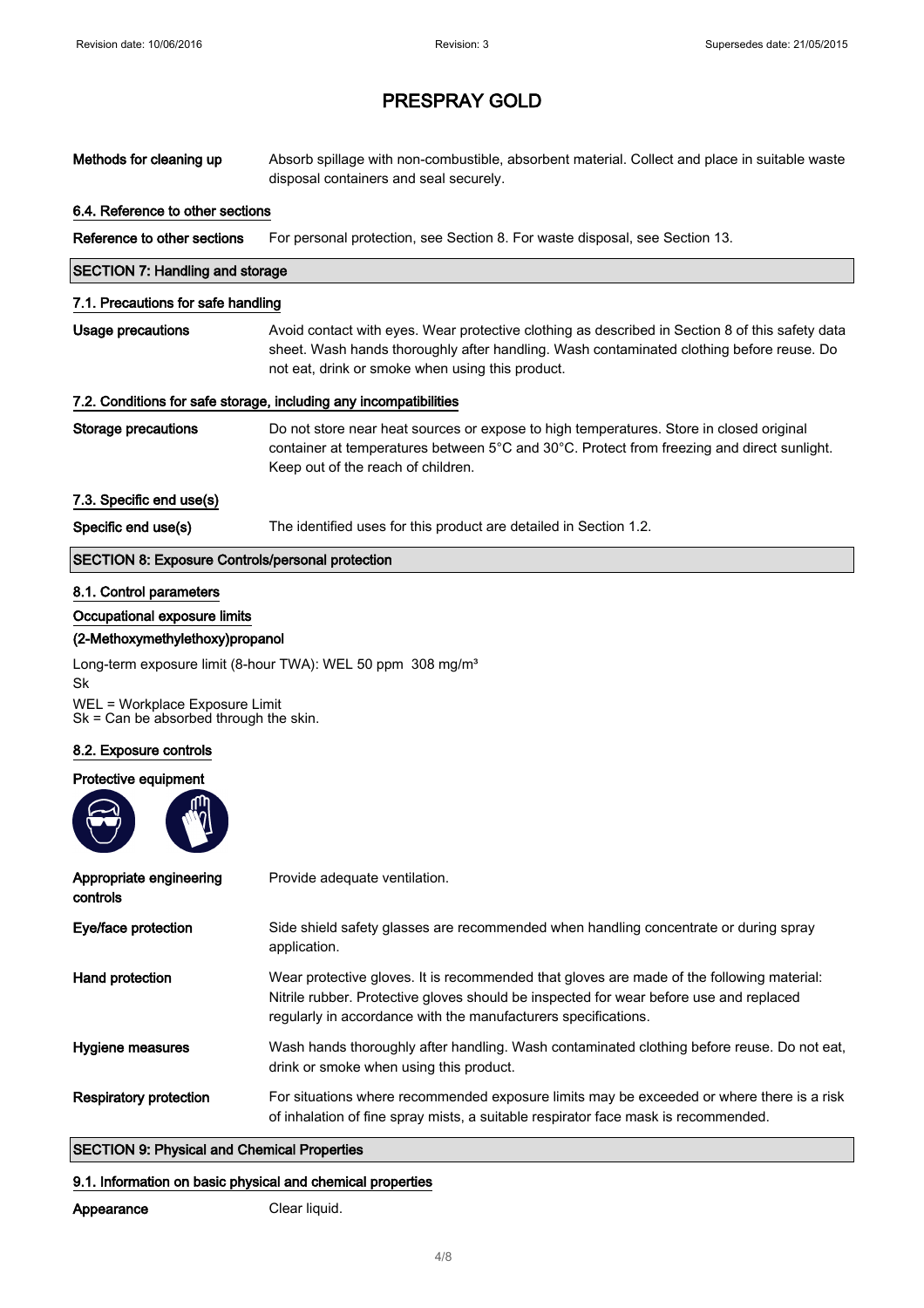| Colour                                          | Amber.                                                                                                                 |
|-------------------------------------------------|------------------------------------------------------------------------------------------------------------------------|
| Odour                                           | Floral. Lemon.                                                                                                         |
| <b>Odour threshold</b>                          | Not determined.                                                                                                        |
| pH                                              | pH (concentrated solution): 8 pH (diluted solution): 8                                                                 |
| Initial boiling point and range                 | $100^{\circ}$ C                                                                                                        |
| <b>Evaporation rate</b>                         | Not determined.                                                                                                        |
| Upper/lower flammability or<br>explosive limits | Not determined.                                                                                                        |
| Vapour density                                  | Not determined.                                                                                                        |
| <b>Relative density</b>                         | 1.09                                                                                                                   |
| Solubility(ies)                                 | Soluble in water.                                                                                                      |
| <b>Partition coefficient</b>                    | Not determined.                                                                                                        |
| Auto-ignition temperature                       | Not determined.                                                                                                        |
| <b>Viscosity</b>                                | Not determined.                                                                                                        |
| <b>Explosive properties</b>                     | Not applicable.                                                                                                        |
| <b>Oxidising properties</b>                     | Not applicable.                                                                                                        |
| 9.2. Other information                          |                                                                                                                        |
| Other information                               | None.                                                                                                                  |
| <b>SECTION 10: Stability and reactivity</b>     |                                                                                                                        |
| 10.1. Reactivity                                |                                                                                                                        |
| Reactivity                                      | None known.                                                                                                            |
| 10.2. Chemical stability                        |                                                                                                                        |
| <b>Stability</b>                                | Stable at normal ambient temperatures.                                                                                 |
| 10.3. Possibility of hazardous reactions        |                                                                                                                        |
| Possibility of hazardous<br>reactions           | Not determined.                                                                                                        |
| 10.4. Conditions to avoid                       |                                                                                                                        |
| <b>Conditions to avoid</b>                      | Store in closed original container at temperatures between 5°C and 30°C. Protect from<br>freezing and direct sunlight. |
| 10.5. Incompatible materials                    |                                                                                                                        |
| Materials to avoid                              | Oxidising materials.                                                                                                   |
| 10.6. Hazardous decomposition products          |                                                                                                                        |
| Hazardous decomposition<br>products             | Thermal decomposition or combustion products may include the following substances: Oxides<br>of carbon.                |
| <b>SECTION 11: Toxicological information</b>    |                                                                                                                        |

11.1. Information on toxicological effects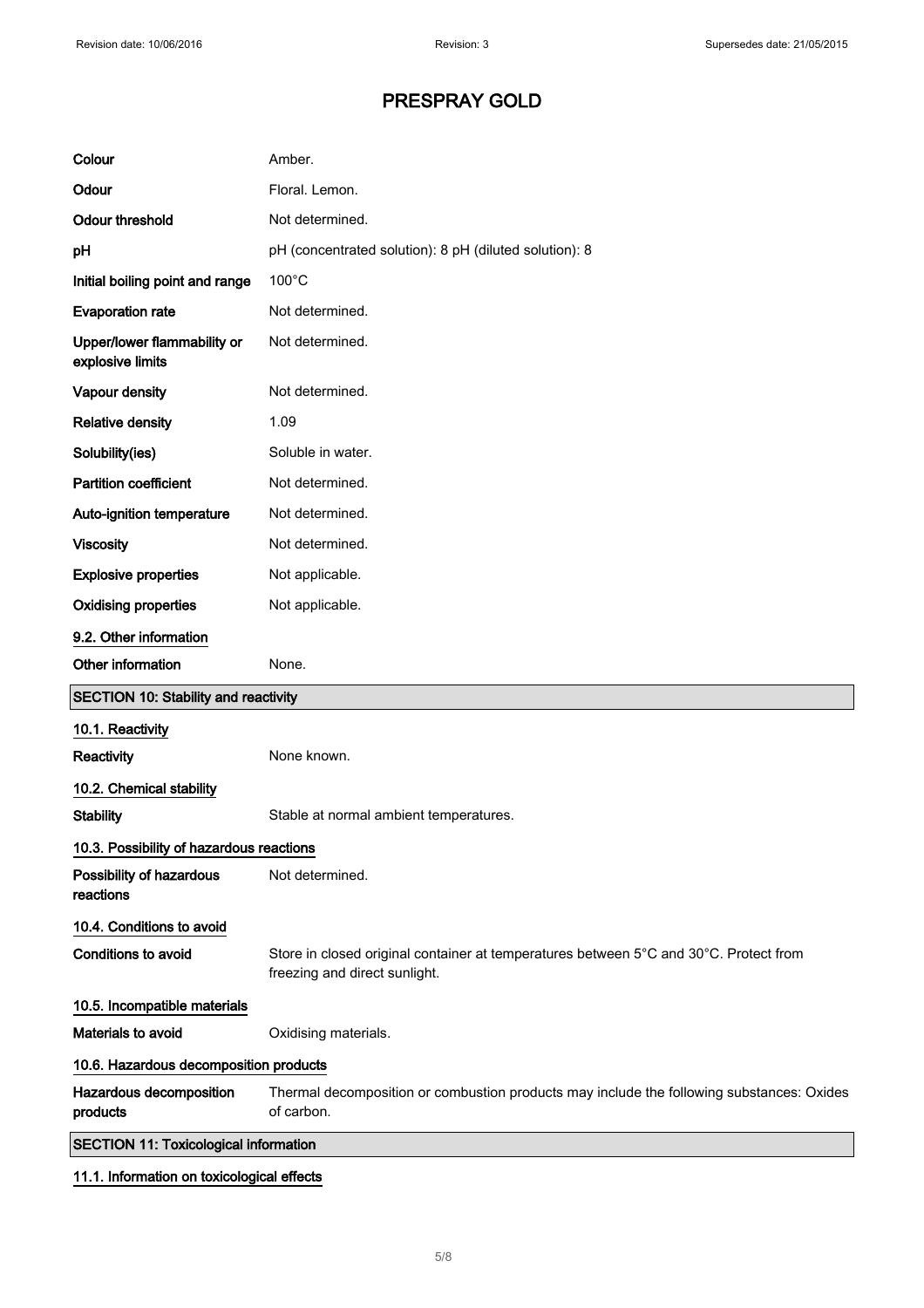| <b>Toxicological effects</b>                                   | Inhalation May cause nausea, headache, dizziness and intoxication. Excessive inhalation of<br>spray, mist or vapour may cause temporary respiratory irritation. Ingestion may cause:<br>irritation Stomach pain. Nausea, vomiting. Diarrhoea.                                                                                                                                             |
|----------------------------------------------------------------|-------------------------------------------------------------------------------------------------------------------------------------------------------------------------------------------------------------------------------------------------------------------------------------------------------------------------------------------------------------------------------------------|
| Skin corrosion/irritation<br>Skin corrosion/irritation         | Prolonged contact may cause redness, irritation and dry skin.                                                                                                                                                                                                                                                                                                                             |
| Serious eye damage/irritation<br>Serious eye damage/irritation | Causes serious eye damage. Irritation and redness, followed by blurred vision.                                                                                                                                                                                                                                                                                                            |
| <b>Skin sensitisation</b><br><b>Skin sensitisation</b>         | Contains Citral Limonene Linalool                                                                                                                                                                                                                                                                                                                                                         |
| Germ cell mutagenicity<br>Genotoxicity - in vivo               | No effects expected based upon current data.                                                                                                                                                                                                                                                                                                                                              |
| Carcinogenicity<br>Carcinogenicity                             | No effects expected based upon current data.                                                                                                                                                                                                                                                                                                                                              |
| Reproductive toxicity                                          | Reproductive toxicity - fertility No effects expected based upon current data.                                                                                                                                                                                                                                                                                                            |
| <b>SECTION 12: Ecological Information</b>                      |                                                                                                                                                                                                                                                                                                                                                                                           |
| 12.1. Toxicity<br>12.2. Persistence and degradability          |                                                                                                                                                                                                                                                                                                                                                                                           |
| Persistence and degradability                                  | The surfactant(s) contained in this product complies(comply) with the biodegradability criteria<br>as laid down in Regulation (EC) No. 648/2004 on detergents. Data to support this assertion<br>are held at the disposal of the competent authorities of the Member States and will be made<br>available to them at their direct request, or at the request of a detergent manufacturer. |
| 12.3. Bioaccumulative potential                                |                                                                                                                                                                                                                                                                                                                                                                                           |
| <b>Bioaccumulative potential</b>                               | No data available on bioaccumulation.                                                                                                                                                                                                                                                                                                                                                     |
| <b>Partition coefficient</b>                                   | Not determined.                                                                                                                                                                                                                                                                                                                                                                           |
| 12.4. Mobility in soil                                         |                                                                                                                                                                                                                                                                                                                                                                                           |
| <b>Mobility</b>                                                | The product is soluble in water.                                                                                                                                                                                                                                                                                                                                                          |
| 12.5. Results of PBT and vPvB assessment                       |                                                                                                                                                                                                                                                                                                                                                                                           |
| Results of PBT and vPvB<br>assessment                          | This product does not contain any substances classified as PBT or vPvB.                                                                                                                                                                                                                                                                                                                   |
| 12.6. Other adverse effects                                    |                                                                                                                                                                                                                                                                                                                                                                                           |
| Other adverse effects                                          | None known.                                                                                                                                                                                                                                                                                                                                                                               |
| <b>SECTION 13: Disposal considerations</b>                     |                                                                                                                                                                                                                                                                                                                                                                                           |
| 13.1. Waste treatment methods                                  |                                                                                                                                                                                                                                                                                                                                                                                           |
| <b>Disposal methods</b>                                        | Dispose of waste to licensed waste disposal site in accordance with the requirements of the<br>local Waste Disposal Authority. Empty containers should be rinsed with water then crushed<br>and disposed of at legal waste disposal site.                                                                                                                                                 |
| <b>SECTION 14: Transport information</b>                       |                                                                                                                                                                                                                                                                                                                                                                                           |
| General                                                        | The product is not covered by international regulations on the transport of dangerous goods<br>(IMDG, IATA, ADR/RID).                                                                                                                                                                                                                                                                     |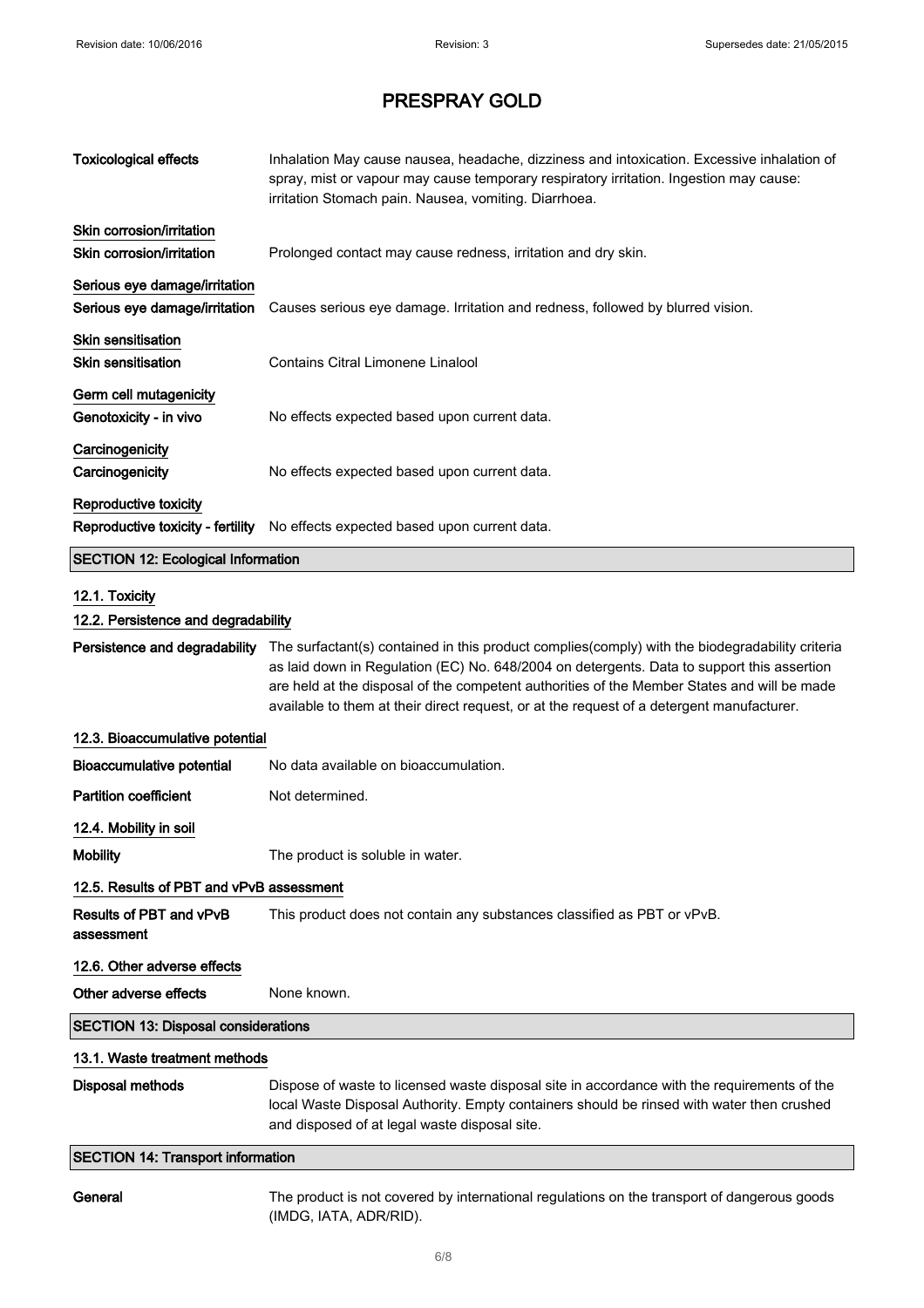#### 14.1. UN number

Not applicable.

#### 14.2. UN proper shipping name

None.

#### 14.3. Transport hazard class(es)

No transport warning sign required.

#### 14.4. Packing group

Not applicable.

#### 14.5. Environmental hazards

Environmentally hazardous substance/marine pollutant No.

#### 14.6. Special precautions for user

Not applicable.

### 14.7. Transport in bulk according to Annex II of MARPOL73/78 and the IBC Code

### Transport in bulk according to Not applicable. Annex II of MARPOL 73/78 and the IBC Code

#### SECTION 15: Regulatory information

#### 15.1. Safety, health and environmental regulations/legislation specific for the substance or mixture

| <b>National regulations</b> | The Control of Substances Hazardous to Health Regulations 2002 (SI 2002 No. 2677) (as<br>amended).<br>The Chemicals (Hazard Information and Packaging for Supply) Regulations 2009 (SI 2009<br>No. 716).                                                                                                                                                                                                   |
|-----------------------------|------------------------------------------------------------------------------------------------------------------------------------------------------------------------------------------------------------------------------------------------------------------------------------------------------------------------------------------------------------------------------------------------------------|
| EU legislation              | Regulation (EC) No 1907/2006 of the European Parliament and of the Council of 18<br>December 2006 concerning the Registration, Evaluation, Authorisation and Restriction of<br>Chemicals (REACH) (as amended).<br>Regulation (EC) No 1272/2008 of the European Parliament and of the Council of 16<br>December 2008 on classification, labelling and packaging of substances and mixtures (as<br>amended). |

#### 15.2. Chemical safety assessment

No chemical safety assessment has been carried out.

#### SECTION 16: Other information

| General information      | Telephone 020 8974 1515                                                                                                                                |
|--------------------------|--------------------------------------------------------------------------------------------------------------------------------------------------------|
| <b>Revision comments</b> | NOTE: Lines within the margin indicate significant changes from the previous revision.                                                                 |
| <b>Revision date</b>     | 10/06/2016                                                                                                                                             |
| Revision                 | 3                                                                                                                                                      |
| Supersedes date          | 21/05/2015                                                                                                                                             |
| Signature                | Aaron Saunders                                                                                                                                         |
| Please note:             | Where abbreviations have been used elsewhere the full text has been written below, for the<br>classification of the product please refer to section 2. |